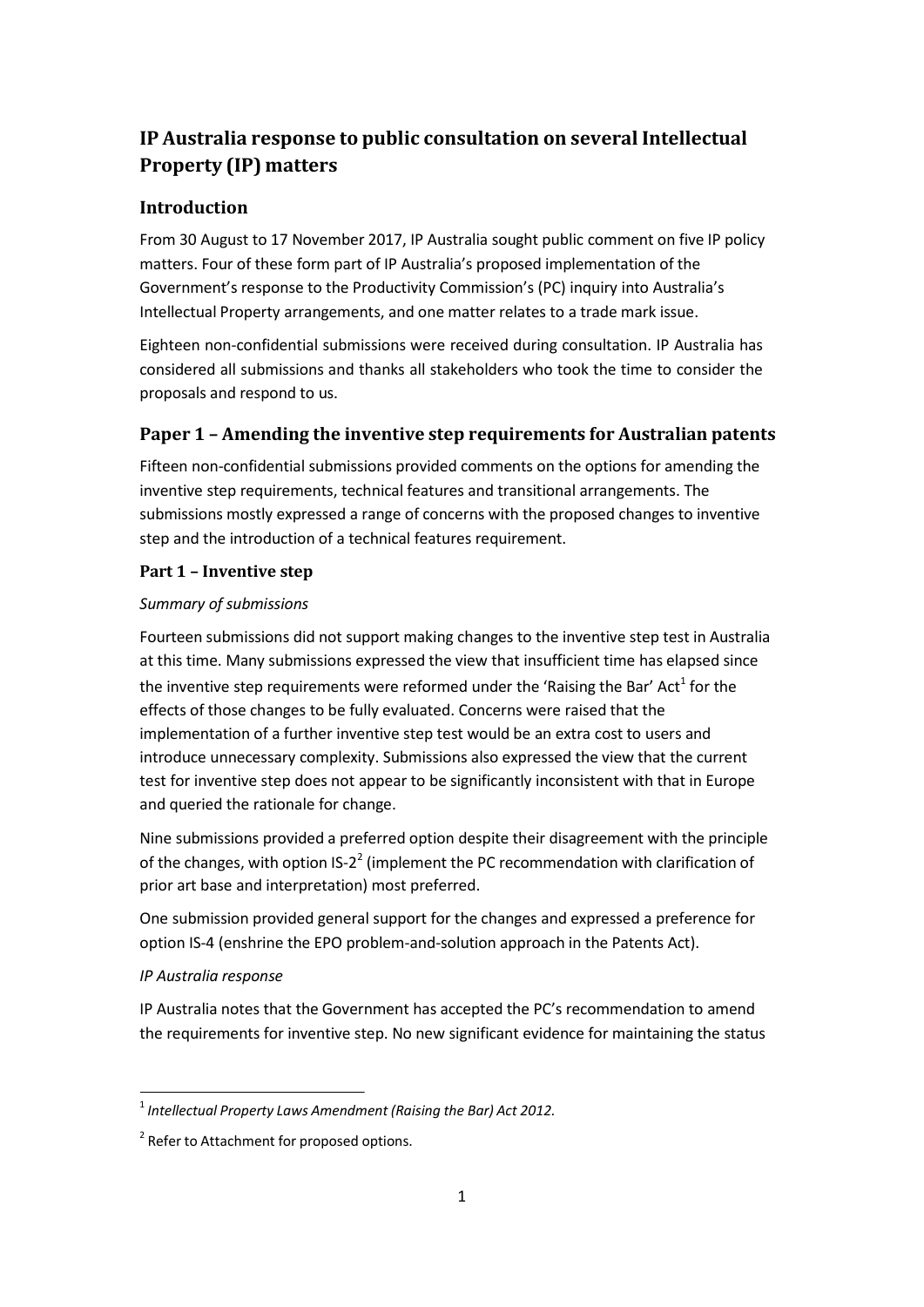quo was presented in the submissions that had not already been considered by the PC and the Government in reaching that decision.

IP Australia proposes to implement option IS-2 in concordance with the majority of stakeholder submissions that expressed a preference. IP Australia considers that the implementation of option IS-2 will give effect to the PC's recommendation, while providing an appropriate balance between complexity and flexibility in the legislation and the explanatory materials.

#### **Part 2 – Technical features**

#### *Summary of submissions*

Fourteen submissions were not supportive of the introduction of a separate technical features requirement. Concerns were raised that the requirement would impose a burden on applicants and that it is unnecessary in view of the existing test for manner of manufacture.

Seven submissions expressed a preference for option TF-2 (assessment by examiner through inventive step requirements) despite their disagreement with the principle of the proposals.

One submission provided general support for the changes and expressed a preference for option TF-1 (assessment by examiner through modified claim requirements).

### *IP Australia response*

IP Australia agrees with some of the concerns raised in the submissions. Taking these concerns into account, IP Australia proposes to implement a modified version of option TF-2, noting that this option was most preferred by those submissions that expressed a preference.

Under the modified version there will be no legislative change. Instead, guidance will be provided in the explanatory memorandum and the Patent Manual of Practice and Procedure on how technical features should be considered for the purposes of assessing inventive step under the European approach to be implemented under option IS-2. The guidance will note that in certain situations there may be a degree of overlap between the assessment of inventive step and the assessment of manner of manufacture.

## **Part 3 – Transitional arrangements**

#### *Summary of submissions*

Eight submissions commented on the transitional arrangements. One submission provided support for option TA-2 (changes affect all patents applications without an examination request) and one submission preferred this option despite disagreement with the principle of the changes overall. Six submissions expressed a preference for option TA-3 (changes affect all newly filed patent applications) despite disagreement with the principle of the changes overall. Stakeholders were of the view that option TA-3 would ensure procedural fairness for existing applicants.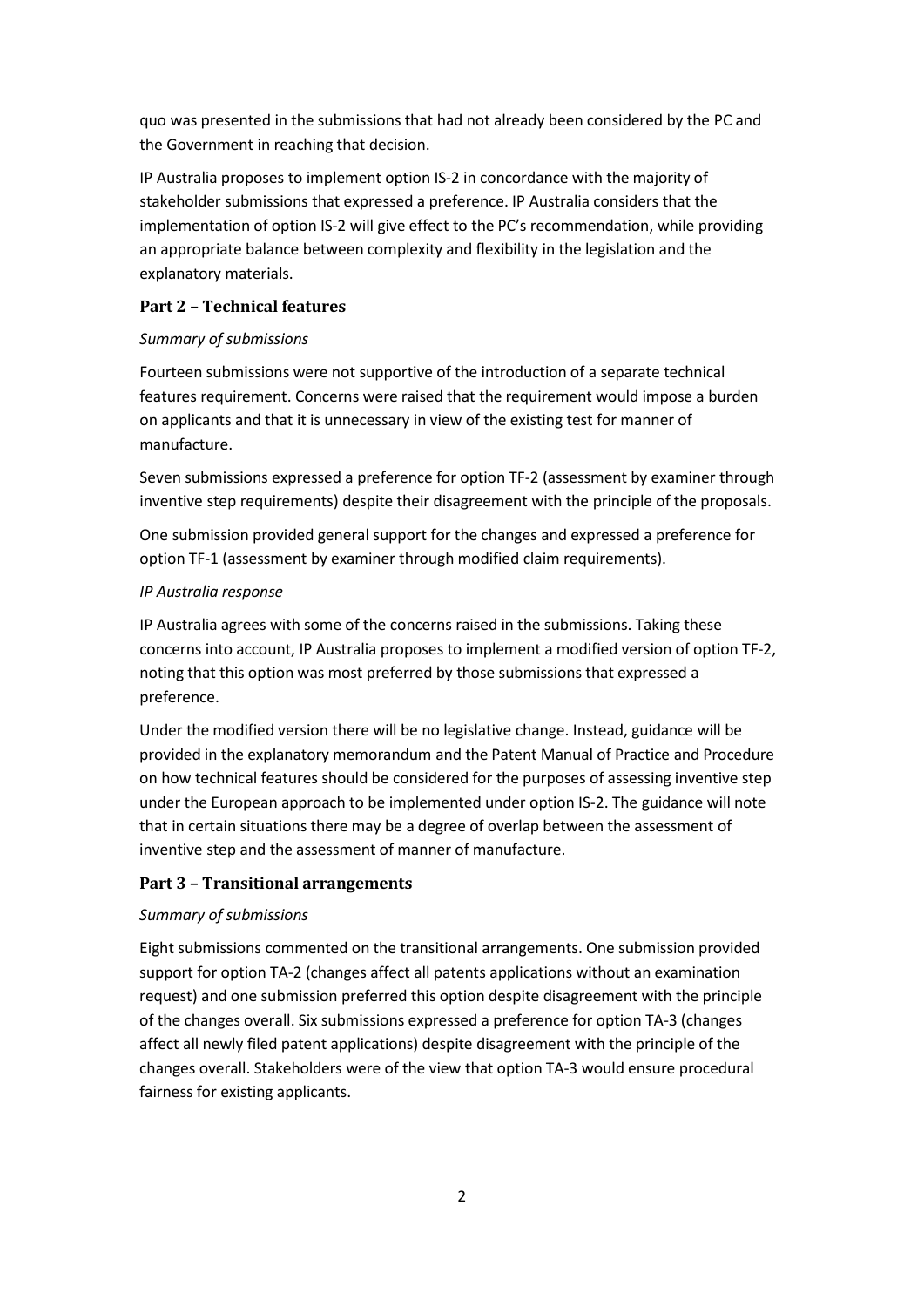#### *IP Australia response*

IP Australia proposes to implement option TA-2 in line with how the Raising the Bar reforms were implemented. If option TA-3 was implemented, it is likely to be five years or more before the changes have effect in patent examination, which would be an undue delay in view of the Government's commitment to implement this reform soon.

IP Australia notes that option TA-3 may have been more appropriate if other options for inventive step or technical features (particularly TF-1) were adopted, as these could impose new requirements on specifications that would be unfair if they applied to already-filed applications. Given the options for inventive step and technical features proposed for implementation, IP Australia considers that option TA-2 strikes a balance between giving timely effect to the PC's recommendations whilst providing procedural fairness for applicants. Applicants will be able to control whether their application is examined under the existing or new provisions by filing a voluntary request for examination before commencement. IP Australia expects that there will be a gap, as seen with Raising the Bar, between the Act being agreed and the measures commencing, which together with legislative timeframes should provide applicants with more than 12 months' notice regarding the changes.

## **Paper 2 – Introducing an objects clause into the** *Patents Act 1990*

#### *Summary of submissions*

Fourteen non-confidential submissions were received. Six submissions were in favour of introducing an objects clause. Two of these preferred option B (a modified version of the PC's proposed text), two suggested alternative wordings for the clause, one did not support either option A (the PC's proposed text) or option B, and one expressed no opinion.

Eight submissions did not support the introduction of an objects clause. Submissions expressed the view that the use of the term 'wellbeing of Australians' in option A could unintentionally result in the improper preferential treatment of Australians, which would conflict with Australia's international obligations.

Concerns were raised that the use of the term 'wellbeing of society' in option B would require a value judgement as to the social value of an invention. It was submitted that this could create legal and business uncertainty, and could be interpreted as a means to provide free access to patented products.

There was further concern regarding the use of the term 'technological innovation' in both options, as opposed to 'innovation', and whether this would change or narrow the patent eligibility threshold.

Five submissions expressed a preference for option B despite their disagreement with the principle of the proposal. Three submissions suggested using the purposes clause in the *Patents Act 2013* of New Zealand as a model.

#### *IP Australia response*

IP Australia notes that the Government has accepted the PC's recommendation to introduce an objects clause.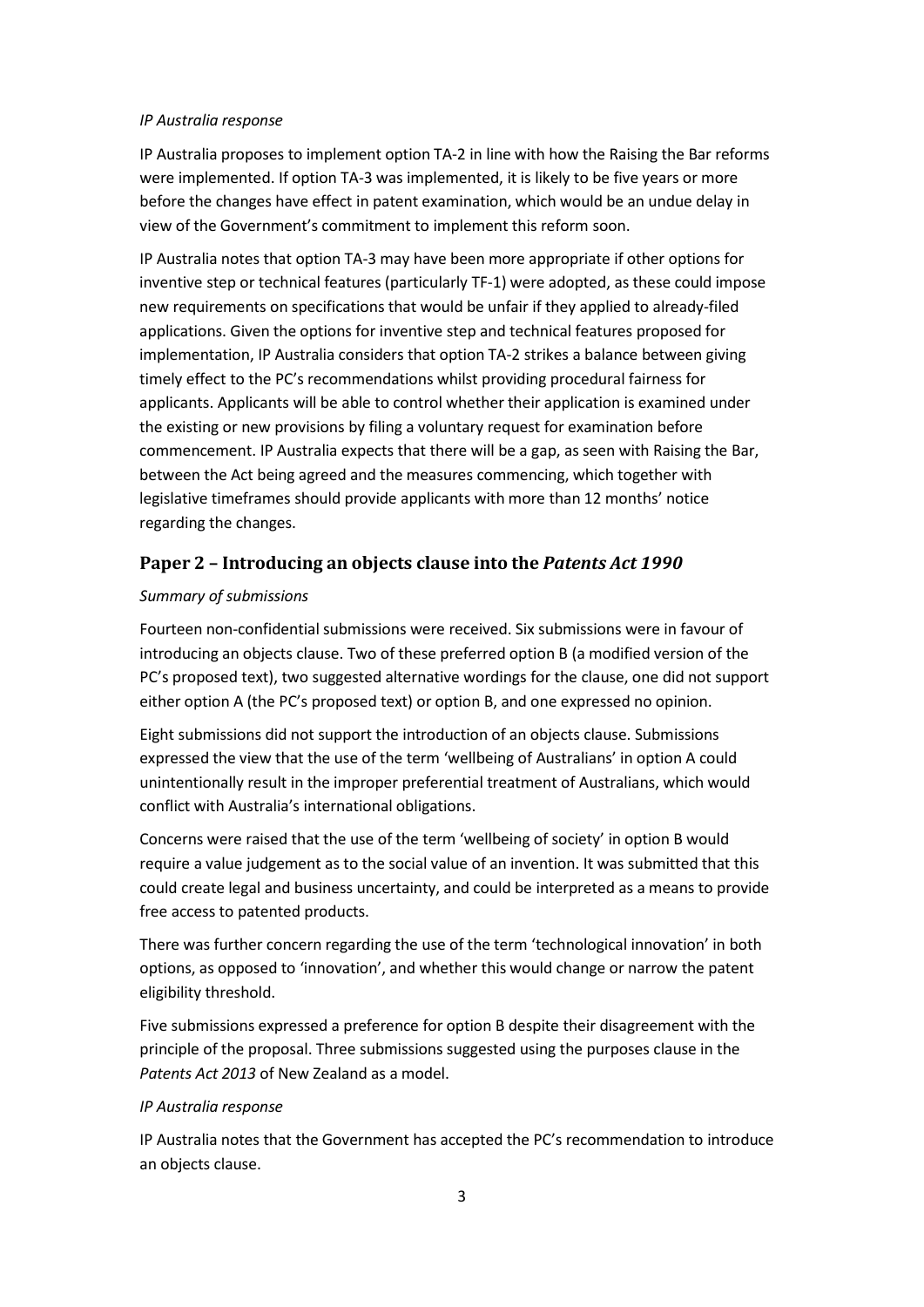IP Australia appreciates the concerns raised in the submissions. The objects clause is intended to provide guidance in the interpretation of the *Patents Act 1990*, and may be used to assist the court where there is uncertainty or ambiguity in the meaning of a provision. The objects clause is not intended to be a ground for challenging the subject matter of an individual patent or the grant of free access to it, particularly on the basis of its alleged social value.

Taking these concerns into account, IP Australia proposes to implement a modified version of option B, noting that this option was most preferred by those submissions that expressed a preference. The modified version addresses concerns regarding the use of the term 'wellbeing of society.'

'*The purpose of this Act is to provide a patent system in Australia that enhances the wellbeing of society by promoting economic wellbeing through technological innovation and the transfer and dissemination of technology. In so doing, the patent system should balance over time the interests of producers, owners, users of technology, and the public.'*

IP Australia considers that the inclusion of the words 'economic wellbeing through' limits the application of the term 'wellbeing of society', as it would need to be interpreted in the context of '*promoting economic wellbeing through technological innovation and the transfer and dissemination of technology.'* The patent system is intended to benefit society generally through these mechanisms, rather than through any particular patent and the value associated with it.

Regarding the term 'technological innovation', as discussed above, the objects clause is not, in and of itself, intended to provide a grounds for challenging the subject matter of a patent, nor to override existing Australian jurisprudence on patentable subject matter and the manner of manufacture test.

However, the PC made it clear that the principal purpose of the patent system is to enhance the wellbeing of Australians by promoting technological innovation. The PC considered that the introduction of an objects clause containing this language would address a number of its concerns about the balance of the patent system. In particular, the PC considered that an objects clause would better balance the patent rights of software and business method innovators and users, and help alleviate its concerns regarding the quality of software patents.

IP Australia does not support using the purposes clause in the *Patents Act 2013* (New Zealand) as a model. This clause differs considerably from the description of the purpose of the patents system provided by the PC and is more prescriptive than options A and B proposed in the consultation paper. IP Australia considers that an objects clause which provides a general statement of principles and objectives is more appropriate for the Australian context.

IP Australia recognises the concerns regarding the introduction of an objects clause and subject to Government approval will prepare an exposure draft of the legislative amendments for public comment. A draft explanatory memorandum will also be released, which will provide further guidance on the intended purpose and interpretation of the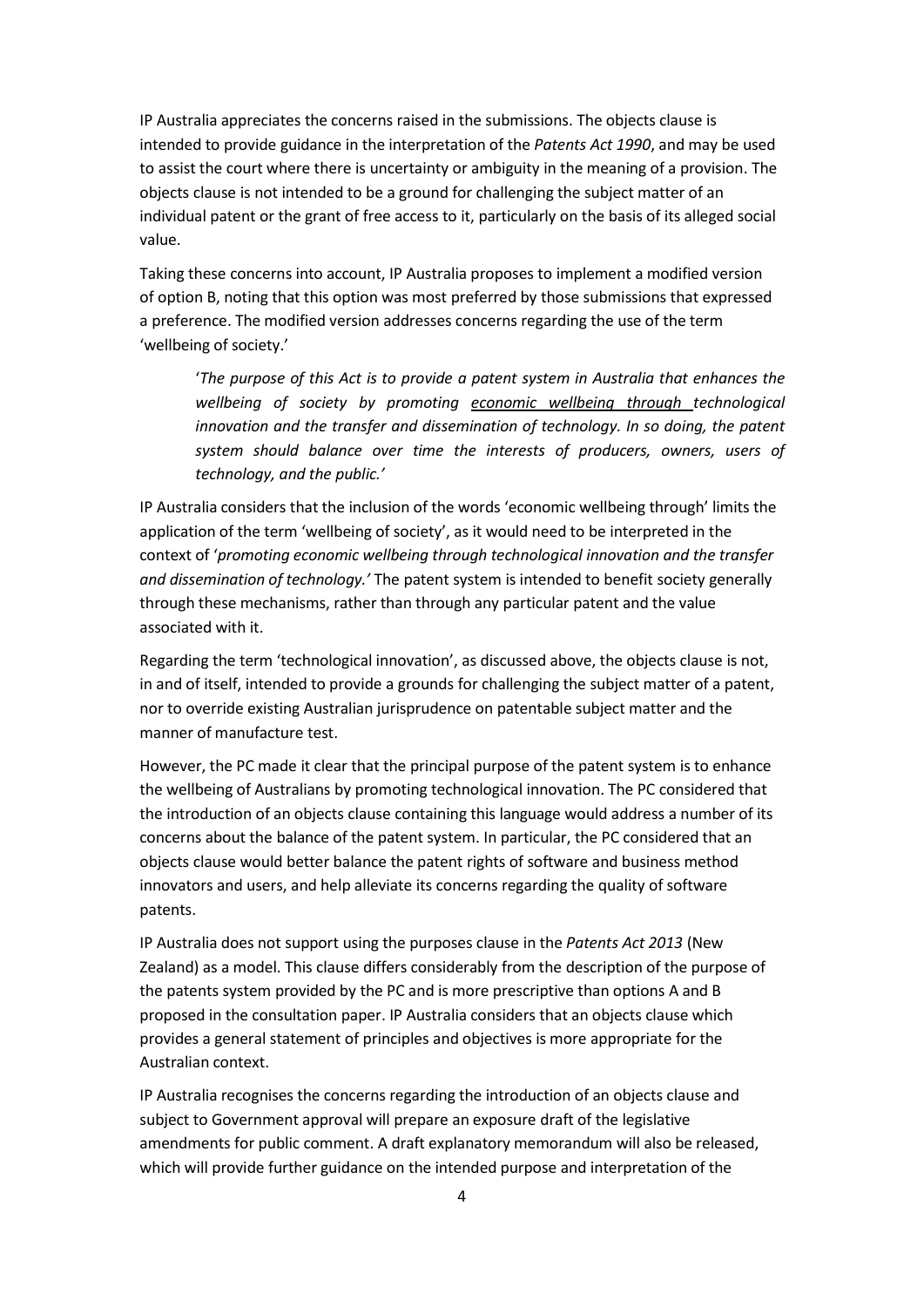objects clause. Feedback on both the exposure draft and explanatory memorandum would be welcome.

## **Paper 3 – Amending the provisions for Crown use of patents and designs**

#### *Summary of submissions*

Seven non-confidential submissions commented on the proposal for amending the existing Crown use provisions. Five submissions supported amending the Crown use provisions, four of which supported IP Australia's preferred option, option 2(c). Option 2(c) would implement the PC's recommendations with a refined remuneration standard. One submission supported option 2(a), which would implement the PC'[s](#page-4-0) recommendations<sup>3</sup> in full, and would not include the amendment to the remuneration standard proposed by IP Australia.

Two submissions were not in favour of the proposed amendments. These submissions were of the opinion that there was insufficient evidence to support change, and that the amendments would provide the government with a broad mandate to interfere with the rights of patent and designs owners in circumstances other than exceptional circumstance or last resort.

### *IP Australia response*

A number of reviews in the past have recognised problems with the existing Crown use provisions and the PC proposed reforms building on these earlier reviews. IP Australia proposed a preferred approach of option 2(c) which implements the recommendations of the PC, with an amendment to the remuneration standard (an earlier recommendation made by the former Advisory Council on Intellectual Property<sup>4</sup>[\)](#page-4-1). The preferred solution clarifies the scope of the services for which Crown use can be invoked and addresses the lack of transparency and accountability within the provisions.

We disagree that the amendments would provide the government with a broad mandate to interfere with the rights of patent and designs owners. The rights of the vast majority of patent and design owners will be unaffected. Crown use provisions provide the public with confidence that the patents and design systems do not prevent the Government from acting in the public interest. Crown use is intended to be a rarely used safeguard which should only be invoked to address exceptional circumstances.

We consider that the proposed approach will better protect the rights of IP owners due to the increased certainty and requirement of Ministerial oversight providing for a structured process for invoking Crown use. IP Australia will proceed to consult on an exposure draft and explanatory memorandum with the preferred option 2(c) to introduce greater clarity and transparency to the legislation.

<span id="page-4-0"></span><sup>3</sup> PC, 2013, *[Compulsory](http://www.pc.gov.au/inquiries/completed/patents/report/patents.pdf) Licensing of Patents* (2013) pp 164-181.

<span id="page-4-1"></span><sup>&</sup>lt;sup>4</sup> ACIP, 2005, Review of Crown use Provisions for Patents and Designs.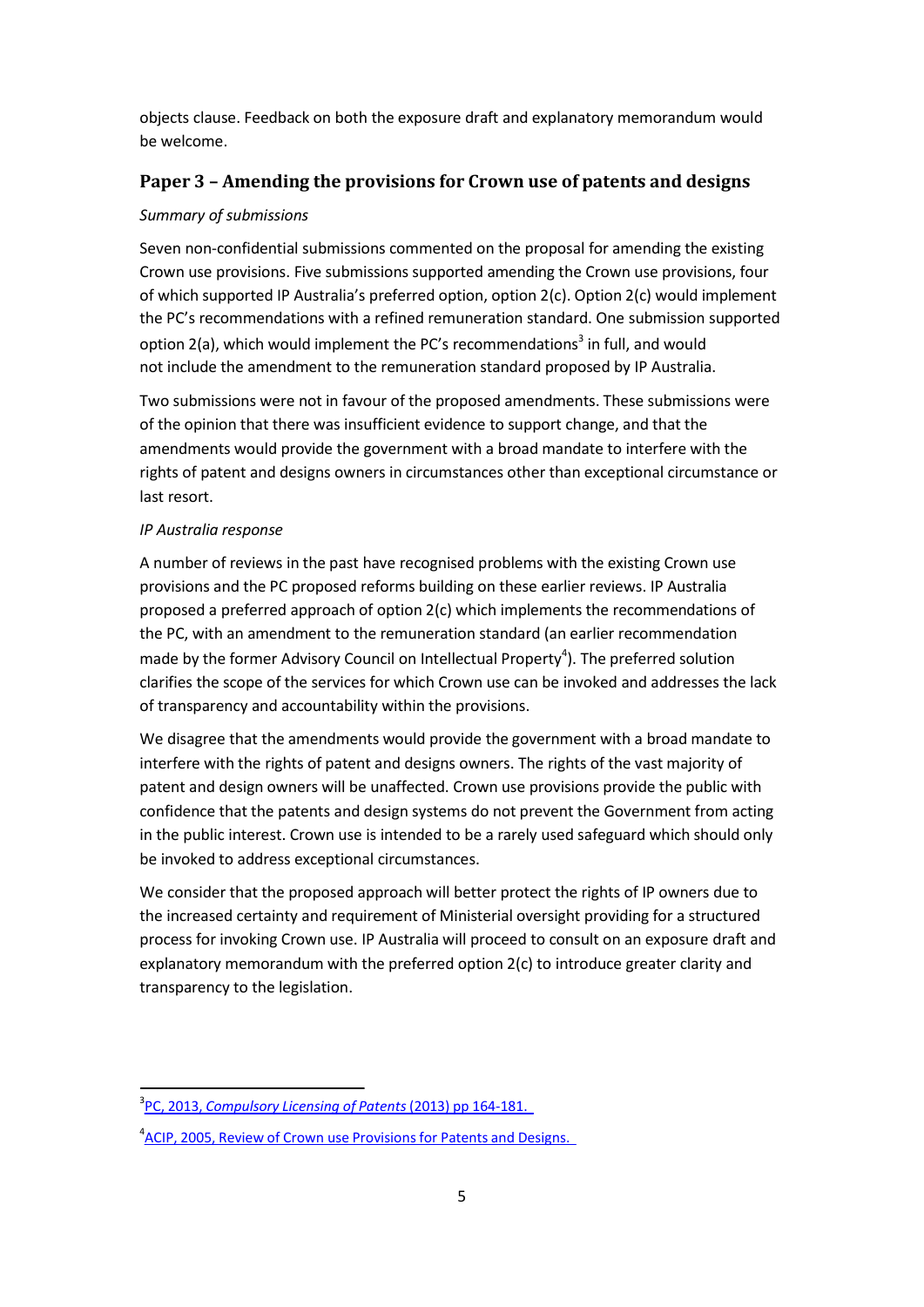## **Paper 4 – Amending the provisions for compulsory licensing of patents**

Eight non-confidential submissions provided comments on the options for amending the compulsory licensing provisions. Three submissions were in favour of changing the provisions and five were opposed.

#### **Part 1 – Compulsory licensing of patents**

#### *Summary of submissions*

Of the three submissions in support, one preferred option 3 (implementing a refinement of the PC's recommendation) and two preferred a combination of option 1 and option 3 (public education and awareness and implementing a refinement of the PC's recommendation), which was IP Australia's preferred approach, .

Five submissions did not support the proposal. Submissions expressed the view that the current arrangements are sufficient, and that the current test better balances the interest of patentees, the public and any party wishing to take advantage of patented inventions.

Two submissions expressed a preference for option 1 despite their disagreement with the principle of the proposal.

#### *IP Australia response*

IP Australia appreciates the concerns raised in the submissions. However, IP Australia agrees with the PC's analysis that uncertainty regarding the meaning of the reasonable requirements of the public test is likely to continue in the absence of any reform. IP Australia disagrees that the current test better balances the interests of the various parties, as it is worded in such a way as to make trade and industry in Australia the primary concern, rather than the balance of interests that would be required by the public interest test.

IP Australia proposes to implement a combination of option 1 and option 3, as proposed in the consultation paper. IP Australia considers that the combination of these options will provide stakeholders and the general public with greater awareness and understanding of the compulsory licensing provisions, and ensure that a compulsory license can only be granted when it is in the public interest to do so.

#### **Part 2 – Compulsory licensing for dependent patent owners**

#### *Summary of submissions*

Five of the eight submissions commented on this part. Three submissions supported option 1 (amend subsection 133(3B) so that it applies only to dependent patent owners). One submission supported change generally but did not express a preference, and one submission did not support any change, but expressed a preference for option 2 (repeal subsection 133(3B)) despite disagreement with the principle of the change.

#### *IP Australia response*

IP Australia notes that the issue regarding compulsory licensing for dependent patent owners was identified by stakeholders.

IP Australia proposes to implement option 1, as proposed in the consultation paper, which was the option supported by stakeholders who responded to the consultation on this issue.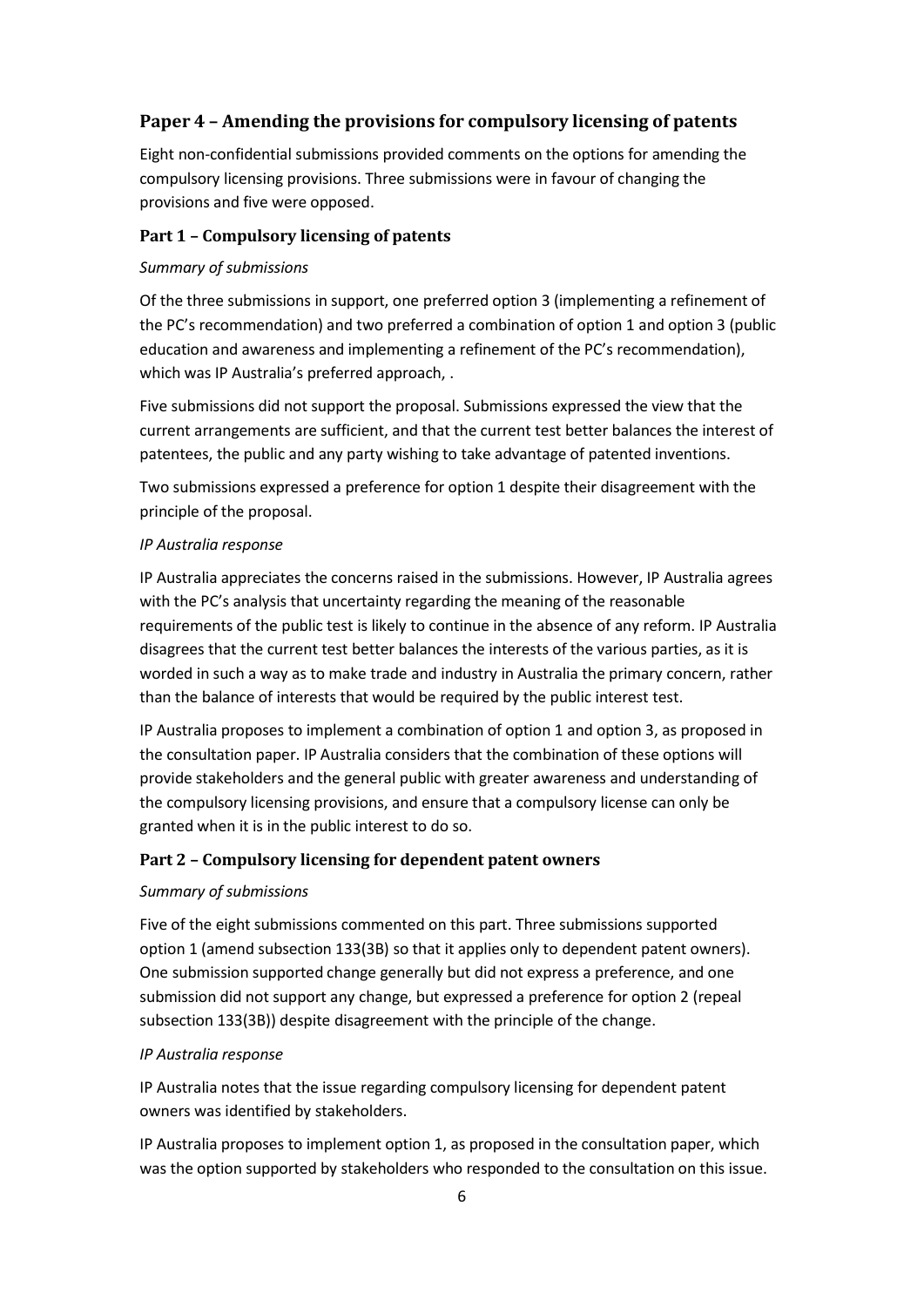IP Australia considers that the dependent patent provisions are an important safe-guard for follow-on innovation, and as such should be amended to more clearly reflect the original policy intention of the provisions.

## **Paper 5 – Introducing divisional applications for international trade marks**

### *Summary of submissions*

Four non-confidential submissions made comments on the proposals for divisional applications for international registrations designating Australia (IRDAs). All submissions supported the introduction of divisionals for IRDAs.

Three submissions strongly opposed aligning the process for examination of domestic divisionals with the approach adopted by Madrid Contracting Parties, as this would reduce the timeframe for acceptance. The submissions stated that reducing the timeframe for acceptance would disadvantage applicants. For example, applicants who used the 15 month timeframe to gather evidence of use in order to overcome an objection are concerned that they would not have sufficient time.

Submissions also stated that it was not appropriate to reduce the timeframe in order to align practice with other jurisdictions such as the US and the UK, because these countries have different time limits in their trade mark systems. Stakeholders submitted that applicants would also face additional costs and time pressure to resolve any grounds for rejection.

One submission supported the proposals in the consultation paper to reduce the timeframes for domestic divisionals and aligning it with the proposed timeframes for IRDAs.

## *IP Australia response*

IP Australia notes the concerns about reducing timeframes and amending scope for trade mark divisionals, and accepts that this proposal needs further consideration and development. As such, IP Australia will not proceed with these proposals at this time.

IP Australia will implement divisionals for IRDAs on the same basis and with the same timeframes as divisional applications for national applications. This will require an amendment to the *Trade Mark Regulations 1995*. We expect that this amendment will come into force before the end of 2020, with the exact timing dependent on Government priorities.

IP Australia considers that a number of aspects of trade mark timeframes, including divisional timing, still require review and possible amendment to ensure the system is operating efficiently and effectively. When the implementation of the Government's response to the PC's review of Australia's IP arrangements is complete, IP Australia proposes to conduct a holistic review of trade mark timeframe issues. This review will include acceptance and divisional timeframes, response periods, extensions of time, deferrals of acceptance and other matters. This proposal will be placed on our [register](https://www.ipaustralia.gov.au/policy-register) of new policy [issues](https://www.ipaustralia.gov.au/policy-register) for future policy consideration.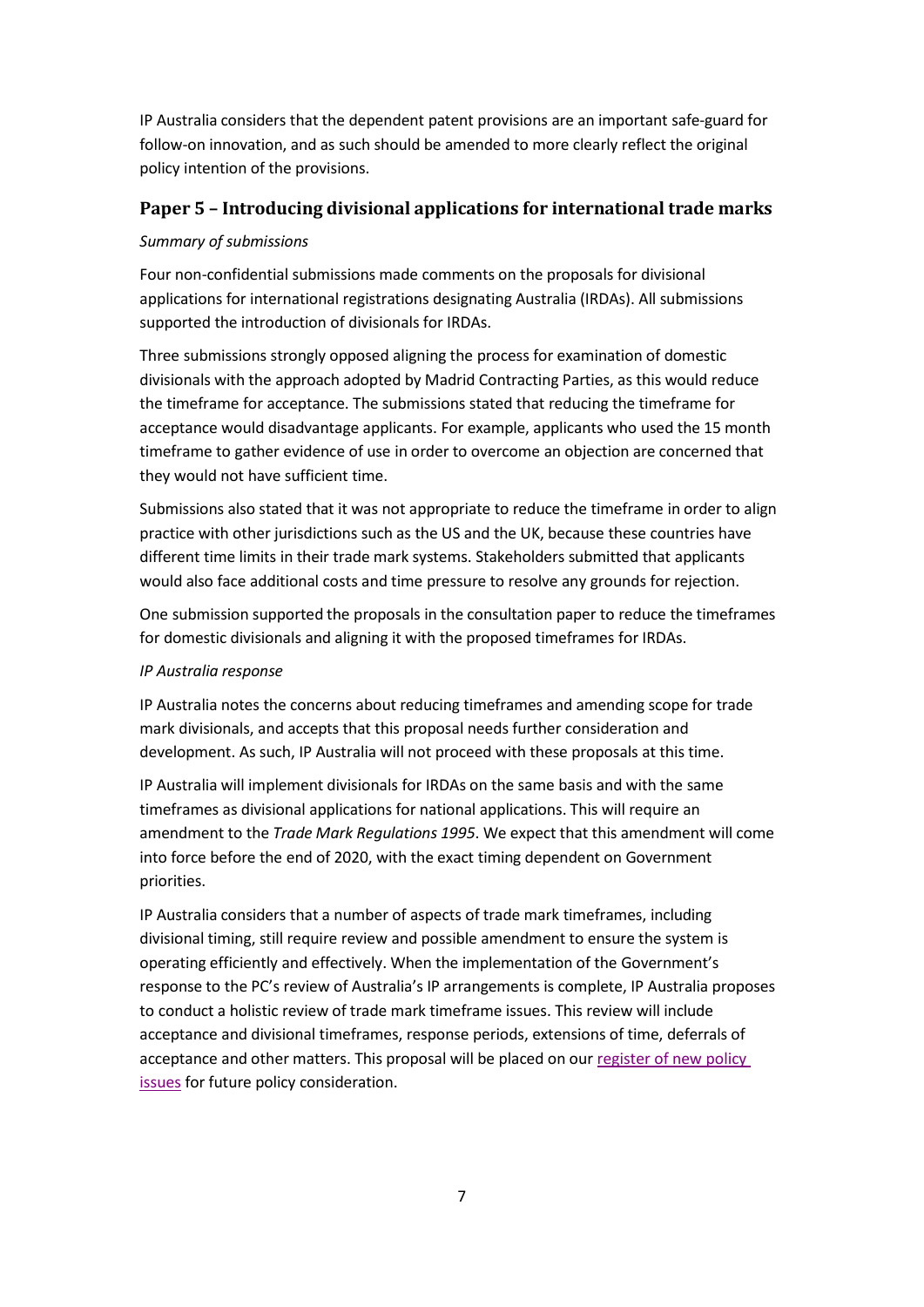### **Next steps and further information**

Subject to the Government's approval, IP Australia will prepare an exposure draft of the legislative amendments relating to these matters for public comment. IP Australia expects the draft to be released in winter of this year. Stakeholders will be advised when it is released and further feedback on the proposals would be welcome.

IP Australia proposes to include the legislative amendments in a Bill intended for introduction in the spring 2018 parliamentary sitting period. Please note that the final form of the amendments in the Bill is subject to the Government's final approval.

Stakeholders who would like further information or to discuss the proposed changes further may contact Paul Gardner on (02) 6283 2145 or at [Paul.Gardner@ipaustralia.gov.au.](mailto:Paul.Gardner@ipaustralia.gov.au)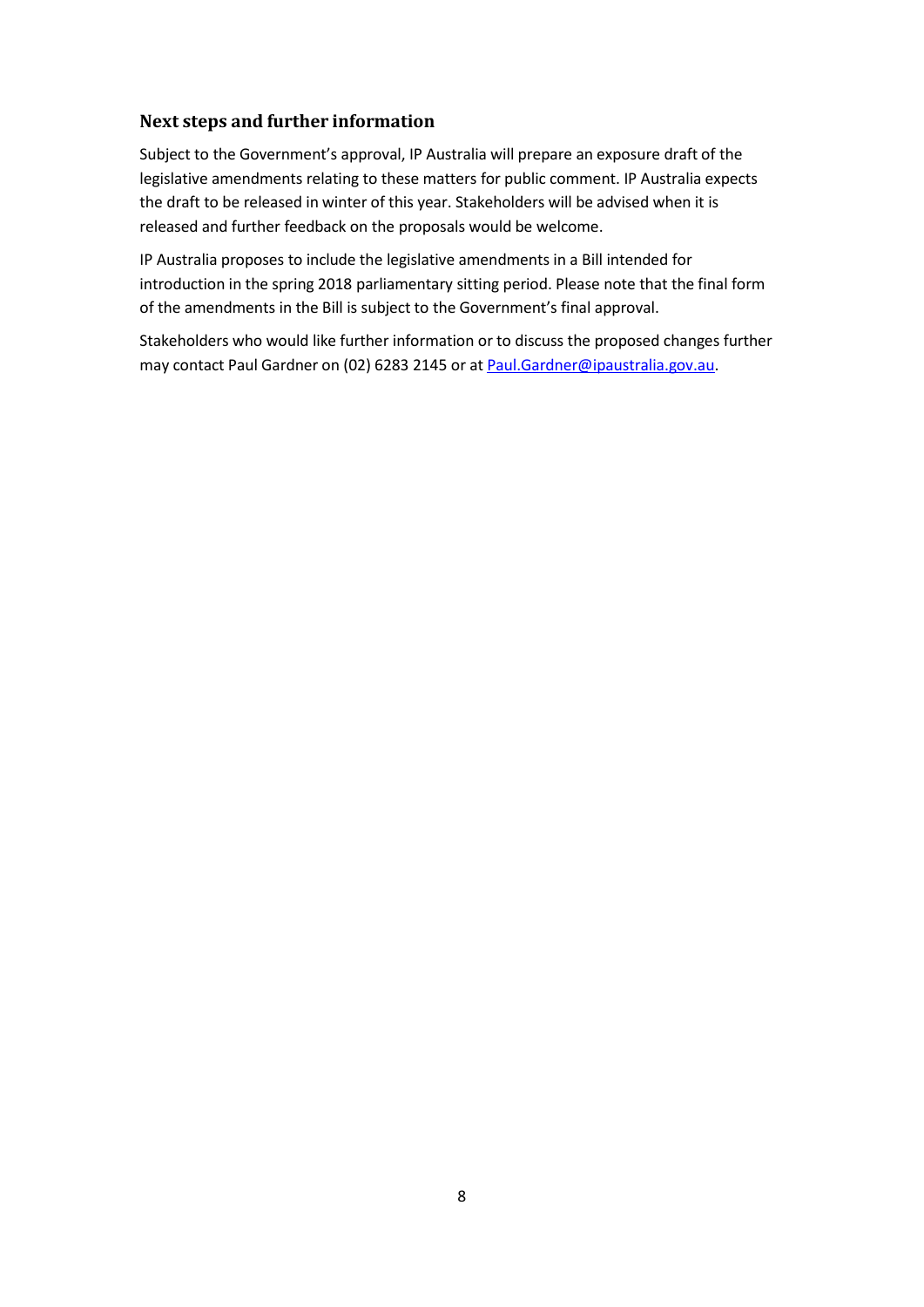## **Attachment**

| <b>Inventive Step</b>     |                                                                                                                                                                |
|---------------------------|----------------------------------------------------------------------------------------------------------------------------------------------------------------|
| Option IS-1               | Implement the PC recommendation verbatim.                                                                                                                      |
| Option IS-2               | Implement Option IS-1 with clarification of prior art base and<br>interpretation.                                                                              |
| Option IS-3               | Implement Option IS-2 with amendments to Section 45 to codify that the<br>Commissioner must determine if an invention is a solution to a technical<br>problem. |
| Option IS-4               | Enshrine the EPO problem-and-solution approach in the Patents Act.                                                                                             |
| <b>Technical Features</b> |                                                                                                                                                                |
| Option TF-1               | Assessment by examiner through modified claim requirements.                                                                                                    |
| Option TF-2               | Assessment by examiner through inventive step requirements.                                                                                                    |
| Option TF-3               | Assessment by examiner through a separate document requirement.                                                                                                |
| <b>Transitional</b>       |                                                                                                                                                                |
| <b>Arrangements</b>       |                                                                                                                                                                |
| Option TA-1               | Changes affect all patent applications without a first examination report.                                                                                     |
| <b>Option TA-2</b>        | Changes affect all patent applications without an examination request.                                                                                         |
| Option TA-3               | Changes affect all newly filed patent applications.                                                                                                            |

# **Inventive step – Proposed options**

# **Objects clause – Proposed options**

| Option A | The purpose of the legislation is to enhance the wellbeing of Australians<br>by promoting technological innovation and the transfer and<br>dissemination of technology. In so doing, the patent system should<br>balance over time the interests of producers, owners and users of<br>technology.                                              |
|----------|------------------------------------------------------------------------------------------------------------------------------------------------------------------------------------------------------------------------------------------------------------------------------------------------------------------------------------------------|
| Option B | The purpose of this Act is to provide a patent system in Australia that<br>enhances the wellbeing of society by promoting technological innovation<br>and the transfer and dissemination of technology. In so doing, the patent<br>system should balance over time the interests of producers, owners,<br>users of technology, and the public. |